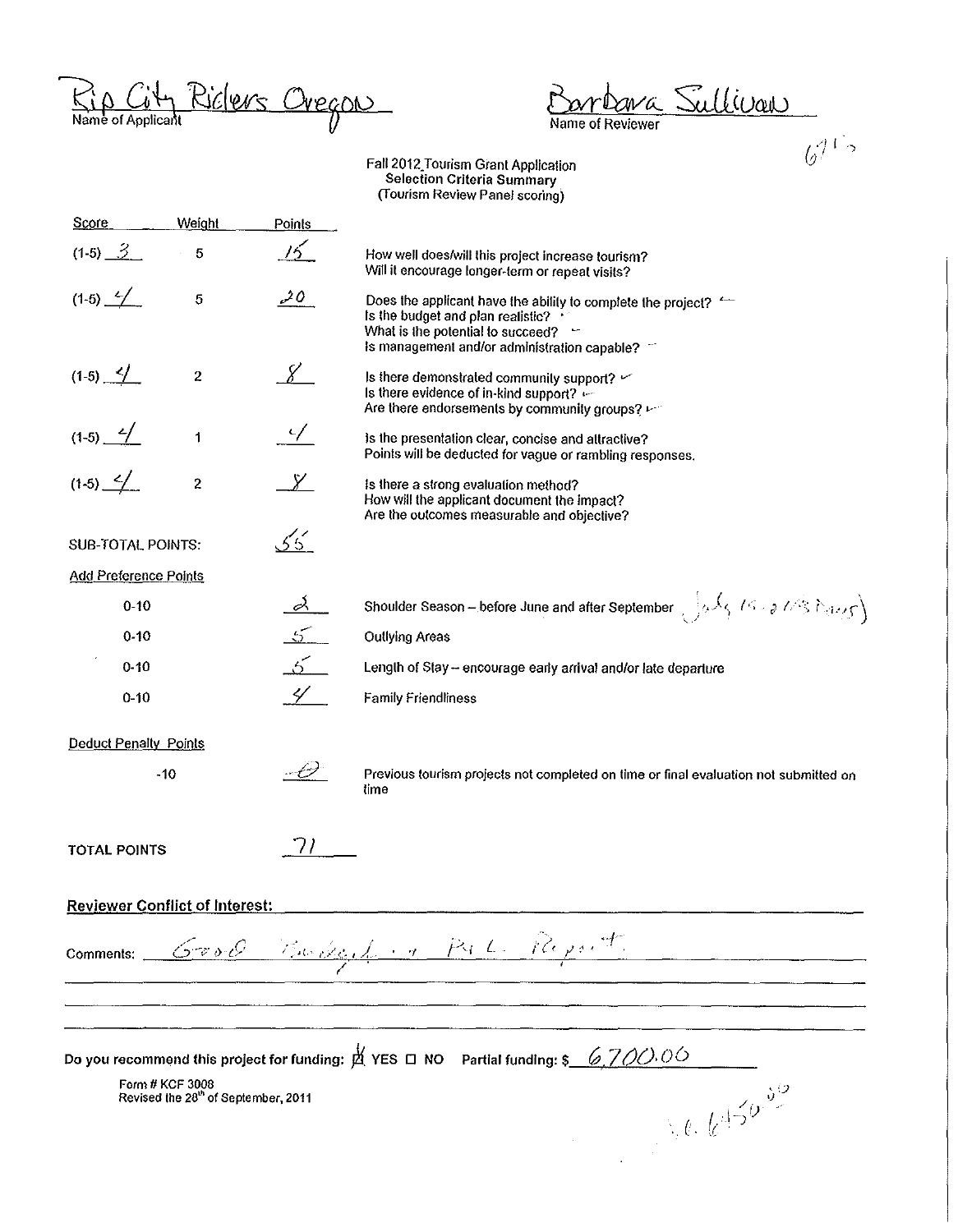$R_{\phi}$  CT,  $R_{d}$  ens

 $\mathbb{R}^2$ 

Name of Reviewer

Faii2012\_Tourism.Grant Application Selection Criteria Summary (fourism Review Panel scoring)

 $\ddot{\phantom{1}}$ 

 $\hat{\textbf{z}}$ 

| Score                                                     | Weight                                                             | <b>Points</b>      |                                                                                                                                                                                        |
|-----------------------------------------------------------|--------------------------------------------------------------------|--------------------|----------------------------------------------------------------------------------------------------------------------------------------------------------------------------------------|
| $(1-5)$                                                   | 5                                                                  | $\iota\mathcal{I}$ | How well does/will this project increase tourism?<br>Will it encourage longer-term or repeat visits?                                                                                   |
| $(1-5)$ $\frac{1}{2}$                                     | 5                                                                  | $20^{\circ}$       | Does the applicant have the ability to complete the project?<br>Is the budget and plan realistic?<br>What is the potential to succeed?<br>Is management and/or administration capable? |
| $(1-5)$ $\frac{1}{2}$                                     | 2                                                                  |                    | Is there demonstrated community support?<br>Is there evidence of in-kind support?<br>Are there endorsements by community groups?                                                       |
| $(1-5)$ $\frac{7}{11}$                                    |                                                                    | 2                  | Is the presentation clear, concise and attractive?<br>Points will be deducted for vague or rambling responses.                                                                         |
| $(1-5)$ 2                                                 | $\mathbf 2$                                                        |                    | Is there a strong evaluation method?<br>How will the applicant document the impact?<br>Are the outcomes measurable and objective?                                                      |
| <b>SUB-TOTAL POINTS:</b>                                  |                                                                    | $42-$              |                                                                                                                                                                                        |
| <b>Add Preference Points</b>                              |                                                                    |                    |                                                                                                                                                                                        |
| $0 - 10$                                                  |                                                                    |                    | Shoulder Season - before June and after September                                                                                                                                      |
| $0 - 10$                                                  |                                                                    |                    | <b>Outlying Areas</b>                                                                                                                                                                  |
| $0 - 10$                                                  |                                                                    | 3                  | Length of Stay - encourage early arrival and/or late departure                                                                                                                         |
| $0-10$                                                    |                                                                    | $\mathcal{O}$      | <b>Family Friendliness</b>                                                                                                                                                             |
| <b>Deduct Penalty Points</b>                              |                                                                    |                    |                                                                                                                                                                                        |
|                                                           | $-10$                                                              |                    | Previous tourism projects not completed on time or final evaluation not submitted on<br>time                                                                                           |
| <b>TOTAL POINTS</b>                                       |                                                                    | 53                 |                                                                                                                                                                                        |
| KN. Average 6450<br><b>Reviewer Conflict of Interest:</b> |                                                                    |                    |                                                                                                                                                                                        |
|                                                           |                                                                    |                    | comments: The UISION of & The Town                                                                                                                                                     |
|                                                           |                                                                    |                    |                                                                                                                                                                                        |
|                                                           |                                                                    |                    | se                                                                                                                                                                                     |
|                                                           |                                                                    |                    | Do you recommend this project for funding: 图 YES □ NO Partial funding: \$                                                                                                              |
|                                                           | Form # KCF 3008<br>Revised the 28 <sup>th</sup> of September, 2011 |                    |                                                                                                                                                                                        |
|                                                           |                                                                    |                    |                                                                                                                                                                                        |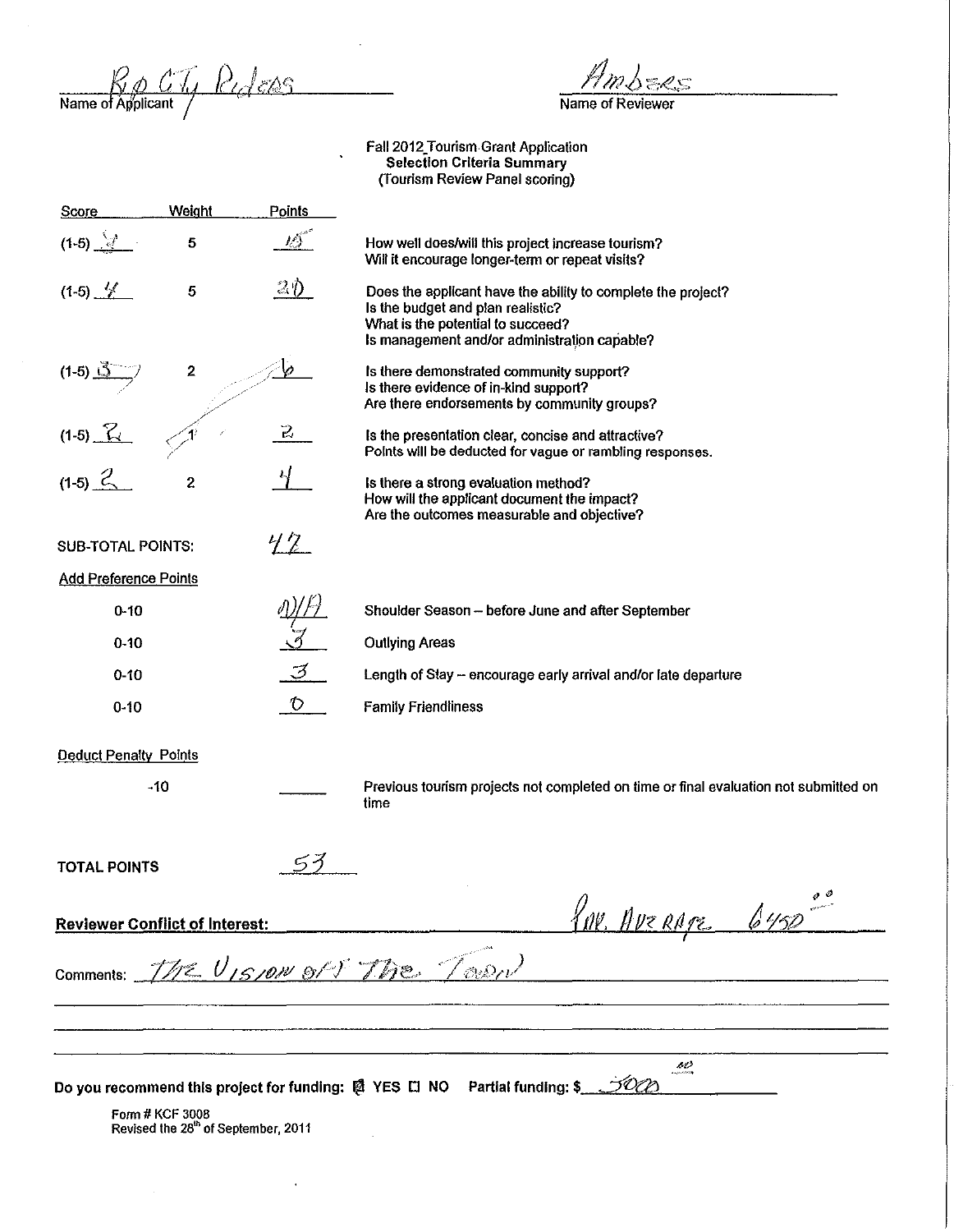<u>ilers</u> MO (144

Walle Changes **ame of Reviewer** 

 $\overline{\phantom{a}}$ 

-- ----

Faii2012\_Tourism Grant Application Selection Criteria Summary (Tourism Review Panel scoring)

| Score                                                                                    | <b>Weight</b>           | Points                                                                                                                                                                                       |  |
|------------------------------------------------------------------------------------------|-------------------------|----------------------------------------------------------------------------------------------------------------------------------------------------------------------------------------------|--|
|                                                                                          | 5                       | How well does/will this project increase tourism?<br>Will it encourage longer-term or repeat visits?                                                                                         |  |
| $(1-5)$                                                                                  | 5                       | 25<br>Does the applicant have the ability to complete the project?<br>Is the budget and plan realistic?<br>What is the potential to succeed?<br>Is management and/or administration capable? |  |
| $(1-5)$                                                                                  | $\overline{\mathbf{c}}$ | Is there demonstrated community support?<br>Is there evidence of in-kind support?<br>Are there endorsements by community groups?                                                             |  |
|                                                                                          | 1                       | Is the presentation clear, concise and attractive?<br>Points will be deducted for vague or rambling responses.                                                                               |  |
| $(1-5)$                                                                                  | $\overline{2}$          | Is there a strong evaluation method?<br>How will the applicant document the impact?<br>Are the outcomes measurable and objective?                                                            |  |
| <b>SUB-TOTAL POINTS:</b>                                                                 |                         | 70                                                                                                                                                                                           |  |
| <b>Add Preference Points</b>                                                             |                         |                                                                                                                                                                                              |  |
| $0 - 10$                                                                                 |                         | Shoulder Season - before June and after September                                                                                                                                            |  |
| $0 - 10$                                                                                 |                         | <b>Outlying Areas</b>                                                                                                                                                                        |  |
| $0 - 10$                                                                                 |                         | Length of Stay - encourage early arrival and/or late departure                                                                                                                               |  |
| $0 - 10$                                                                                 |                         | <b>Family Friendliness</b>                                                                                                                                                                   |  |
| <b>Deduct Penalty Points</b>                                                             |                         |                                                                                                                                                                                              |  |
|                                                                                          | $-10$                   | Previous tourism projects not completed on time or final evaluation not submitted on<br>time                                                                                                 |  |
| <b>TOTAL POINTS</b>                                                                      |                         |                                                                                                                                                                                              |  |
| <b>Reviewer Conflict of Interest:</b>                                                    |                         |                                                                                                                                                                                              |  |
| world<br>587<br>Markelt<br>@mments:                                                      |                         |                                                                                                                                                                                              |  |
|                                                                                          |                         |                                                                                                                                                                                              |  |
|                                                                                          |                         |                                                                                                                                                                                              |  |
| Partial funding: \$<br>Do you recommend this project for funding $\bigvee$ YES $\Box$ NO |                         |                                                                                                                                                                                              |  |
| Form # KCF 3008<br>Revised the 28 <sup>th</sup> of September, 2011                       |                         |                                                                                                                                                                                              |  |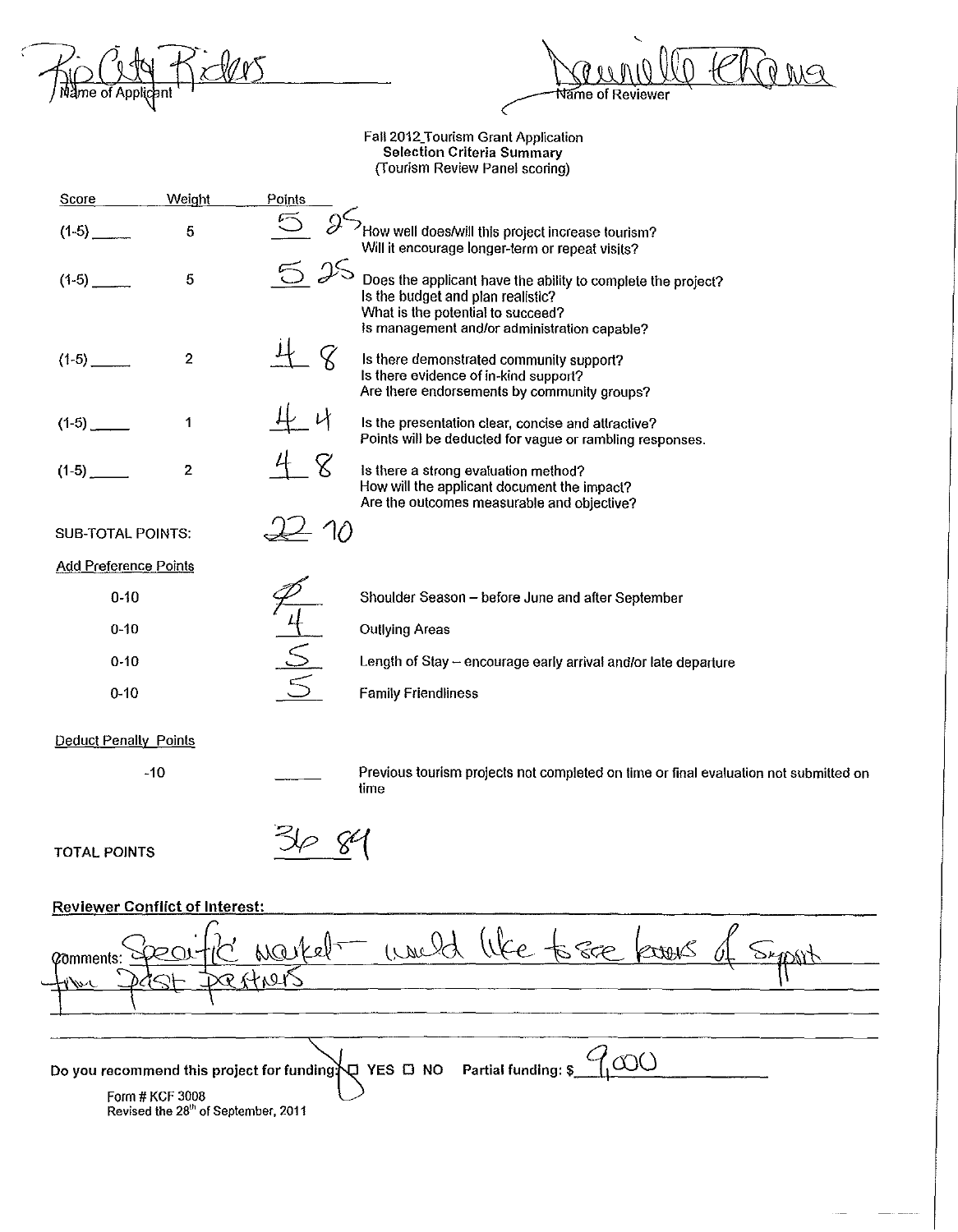<u> Ridus</u>  $\frac{\displaystyle\sum_{i}^{\ }{\displaystyle\sum_{i}^{\ }{\displaystyle\sum_{i}^{\ }{\displaystyle\sum_{i}^{\ }{\displaystyle\sum_{i}^{\ }{\displaystyle\sum_{i}^{\ }{\displaystyle\sum_{i}^{\ }{\displaystyle\sum_{i}^{\ }{\displaystyle\sum_{i}^{\ }{\displaystyle\sum_{i}^{\ }{\displaystyle\sum_{i}^{\ }{\displaystyle\sum_{i}^{\ }{\displaystyle\sum_{i}^{\ }{\displaystyle\sum_{i}^{\ }{\displaystyle\sum_{i}^{\ }{\displaystyle\sum_{i}^{\ }{\displaystyle\sum_{i}^{\ }{\displaystyle\sum_{i}^{\ }{\displaystyle\sum_{i}^{\ }{\displaystyle\sum_{i}^$ 

Healther Jan

Faii2012\_Tourism Grant Application Selection Criteria Summary (Tourism Review Panel scoring)

| <b>Score</b>                          | Weight                                                             | Points                        |                                                                                                                                                                                        |  |
|---------------------------------------|--------------------------------------------------------------------|-------------------------------|----------------------------------------------------------------------------------------------------------------------------------------------------------------------------------------|--|
| $(1-5)$ $\frac{\sqrt{2}}{2}$          | 5                                                                  | $\partial\overline{\partial}$ | How well does/will this project increase tourism?<br>Will it encourage longer-term or repeat visits?                                                                                   |  |
| (1-5) $\frac{3}{3}$                   | 5                                                                  | 15                            | Does the applicant have the ability to complete the project?<br>is the budget and plan realistic?<br>What is the potential to succeed?<br>Is management and/or administration capable? |  |
| $(1-5)$ $3$                           | $\overline{c}$                                                     | $\varphi$                     | Is there demonstrated community support?<br>Is there evidence of in-kind support?<br>Are there endorsements by community groups?                                                       |  |
| $(1-5)$ $4$                           | $\mathbf{1}$                                                       |                               | is the presentation clear, concise and attractive?<br>Points will be deducted for vague or rambling responses.                                                                         |  |
| $(1-5)$ 2                             | $\overline{2}$                                                     |                               | Is there a strong evaluation method?<br>How will the applicant document the impact?<br>Are the outcomes measurable and objective?                                                      |  |
| <b>SUB-TOTAL POINTS:</b>              |                                                                    |                               |                                                                                                                                                                                        |  |
| <b>Add Preference Points</b>          |                                                                    |                               |                                                                                                                                                                                        |  |
| $0 - 10$                              |                                                                    |                               | Shoulder Season - before June and after September                                                                                                                                      |  |
| $0 - 10$                              |                                                                    | $\underline{\mathcal{E}}$     | <b>Outlying Areas</b>                                                                                                                                                                  |  |
| $0 - 10$                              |                                                                    |                               | Length of Stay - encourage early arrival and/or late departure                                                                                                                         |  |
| $0 - 10$                              |                                                                    |                               | <b>Family Friendliness</b>                                                                                                                                                             |  |
| <b>Deduct Penalty Points</b>          |                                                                    |                               |                                                                                                                                                                                        |  |
|                                       | $-10$                                                              |                               | Previous tourism projects not completed on time or final evaluation not submitted on<br>time                                                                                           |  |
| <b>TOTAL POINTS</b>                   |                                                                    |                               |                                                                                                                                                                                        |  |
| <b>Reviewer Conflict of Interest:</b> |                                                                    |                               |                                                                                                                                                                                        |  |
|                                       |                                                                    |                               |                                                                                                                                                                                        |  |
|                                       |                                                                    |                               |                                                                                                                                                                                        |  |
|                                       |                                                                    |                               |                                                                                                                                                                                        |  |
|                                       | Form # KCF 3008<br>Revised the 28 <sup>th</sup> of September, 2011 |                               | Do you recommend this project for funding: $\Delta$ YES $\Box$ NO Partial funding: \$ $\ln\frac{150}{10}$                                                                              |  |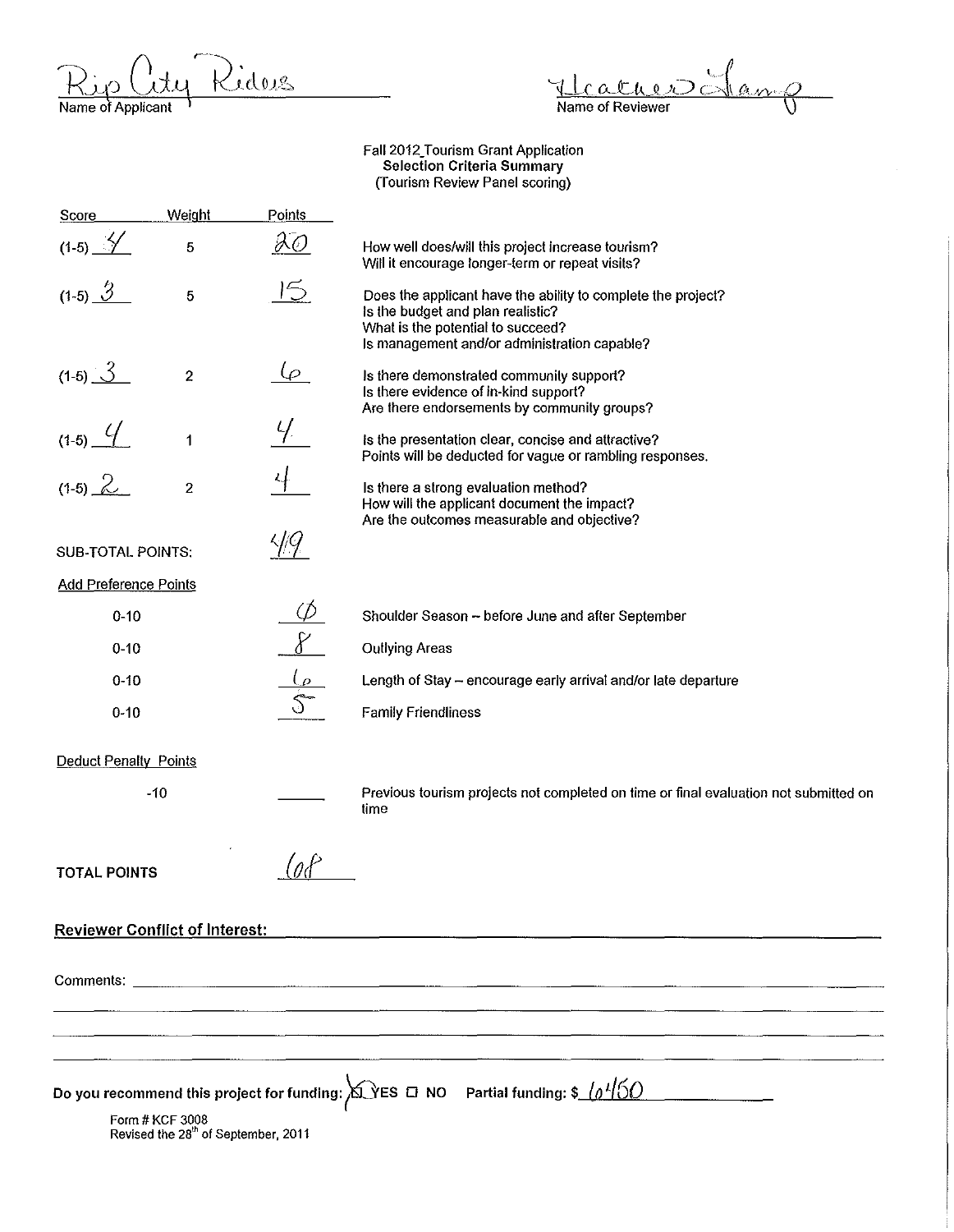Rip City Riders

Use Galloway

Fall 2012\_Tourism Grant Application Selection Criteria Summary (Tourism Review Panel scoring)

| Score                                 | <b>Weight</b>                                                      | Points |                                                                                                                                   |
|---------------------------------------|--------------------------------------------------------------------|--------|-----------------------------------------------------------------------------------------------------------------------------------|
| $(1-5)$                               | 5                                                                  |        | How well does/will this project increase tourism?<br>Will it encourage longer-term or repeat visits?                              |
|                                       | 5                                                                  |        | Does the applicant have the ability to complete the project?<br>Is the budget and plan realistic?                                 |
|                                       |                                                                    |        | What is the potential to succeed?<br>Is management and/or administration capable?                                                 |
| $(1-5)$ <sup>3</sup>                  | $2 -$                                                              |        | Is there demonstrated community support?<br>Is there evidence of in-kind support?                                                 |
|                                       | $\ddagger$                                                         |        | Are there endorsements by community groups?<br>is the presentation clear, concise and attractive?                                 |
|                                       |                                                                    |        | Points will be deducted for vague or rambling responses.                                                                          |
|                                       | $\overline{\mathbf{c}}$                                            |        | Is there a strong evaluation method?<br>How will the applicant document the impact?<br>Are the outcomes measurable and objective? |
| <b>SUB-TOTAL POINTS:</b>              |                                                                    |        |                                                                                                                                   |
| <b>Add Preference Points</b>          |                                                                    |        |                                                                                                                                   |
| $0 - 10$                              |                                                                    |        | Shoulder Season - before June and after September                                                                                 |
| $0 - 10$                              |                                                                    |        | <b>Outlying Areas</b>                                                                                                             |
| $0 - 10$                              |                                                                    |        | Length of Stay - encourage early arrival and/or late departure                                                                    |
| $0 - 10$                              |                                                                    |        | <b>Family Friendliness</b>                                                                                                        |
| Deduct Penalty Points                 |                                                                    |        |                                                                                                                                   |
|                                       | $-10$                                                              |        | Previous tourism projects not completed on time or final evaluation not submitted on<br>time                                      |
| <b>TOTAL POINTS</b>                   |                                                                    |        |                                                                                                                                   |
| <b>Reviewer Conflict of Interest:</b> |                                                                    |        |                                                                                                                                   |
|                                       |                                                                    |        |                                                                                                                                   |
|                                       |                                                                    |        |                                                                                                                                   |
|                                       |                                                                    |        |                                                                                                                                   |
|                                       |                                                                    |        |                                                                                                                                   |
|                                       |                                                                    |        | Do you recommend this project for funding: $\hat{X}$ YES $\Box$ NO Partial funding: \$                                            |
|                                       | Form # KCF 3008<br>Revised the 28 <sup>th</sup> of September, 2011 |        |                                                                                                                                   |
|                                       |                                                                    |        |                                                                                                                                   |